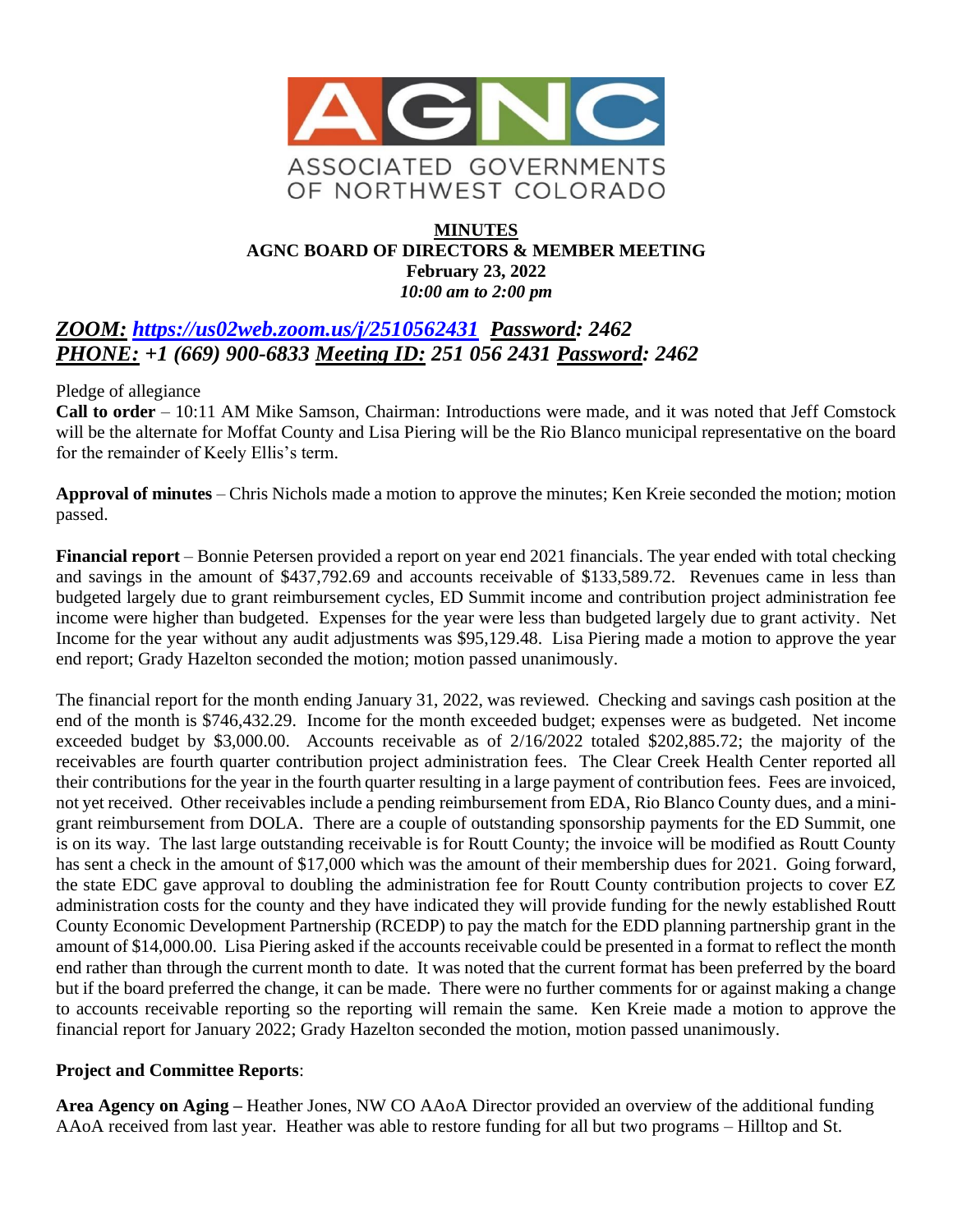Mary's. Rio Blanco realized they needed an additional \$20,000 and they were able to get that funding. The AGNC Executive Committee approved the funding allocations in January 2022 as providers were running out of funds and the board did not have a scheduled meeting that month. Ken Kreie made a motion to ratify the approval of the Executive Committee; Chris Nichols seconded the motion; motion passed unanimously.

The SUA has requested some funding through the state legislature and indicates the AAoA will likely hear about funding in the spring. A request was made in the amount of \$1.1 million to fund five applications. AAoA finally received ARPA funds in the amount of \$956,812.00 in January – funds have not been allocated yet. The plan is to use half for next fiscal year and the remainder in the following year. Still have ability to use any funding source for services – still have to match federal funds – that has not been fixed at federal level as yet. Match 10% administration and caregivers match is 25%. Will receive about \$78,000 in public health funds – reached out to all counties about funding Mesa County responded that they don't need the funds – may have similar response from other health departments. Heather finished onsite evaluations with providers and had five that needed to make corrective action plans – all have done this. SUA did audit on AAoA found two providers out of compliance, but they did not require a correction action plan as that had already been identified through Heather's audit and a plan was already provided for each item. SHIP Medicare assistance with DORA runs April through March annually; Heather is working with Routt County and Region 12 to make the transition for this particular entity happen in April. Heather outlined legislation that is being followed. Heather's full report can be seen at the end of these minutes as Attachment A. In the November AGNC meeting information was requested on veterans; she provided a breakdown for each county. Region has 8,594 veterans aged 65+ - in 2021 AAoA served 334 veterans.

## **Legislative Update – no update at this board meeting; the regular legislative call on Thursday morning will serve as the board update.**

**Colorado Department of Transportation Overview –** Shoshana Lew, CDOT Director provided an update on Colorado transportation issues. Accomplishments in 2021 include 117 projects completed, 622 miles of rural road paved, 101 projects put out for bid, fourteen multi-year projects begun, ten 10-year plan projects completed, nineteen 10-year plan projects put out for bid, 7 major projects worked on, fifty projects delivered ahead of schedule, fiftyeight projects delivered under budget. 2021 was a record year going into another record year in terms of construction. About two hundred miles of 622 miles were from the 10-year plan. One challenge CDOT must deal with is the rising prices of commodities. The 10-year plan work done in 2021 was made possible by funding provided in SB267. CDOT is going into the fourth year of the current 10-year plan. Taking care of rural roads is something a lot of effort has gone into of late – 622 miles of rural roads were improved in 2021, 580 miles were improved in 2020 – 201 miles of that is from the 10-year plan. An overview of the NW Colorado Region 3 key projects was provided. 2022 will be a record year; CDOT is projected to spend nearly \$1 billion on construction. A combination of funding is available and helping to get projects getting out the door. In a lot of rural communities, it is important to highlight the role the CDOT team plays in keeping roads in good repair – one key success was to increase the cap on work that can be done in house. The state limit, in some cases, has limited what could be done in rural areas. The limit was increased from \$150k to \$250K which allows for critical work to be done in rural areas like crack sealing. Glenwood Canyon maintenance over the last two years has been difficult with fires and a 500 year flood event. Crews worked day and night to get it open and then have had to fix it in a more substantial way. Road was basically fixed by Christmas after the flood event, but CDOT still has to repair the guard rail which will be done after debris is removed from the river. Originally FEMA was going to remove debris from the river, but it was agreed that it was more efficient to allow federal highways and CDOT to be reimbursed for the work. That provision probably saved a lot and resulted in more rapid response. Contractors working on sediment removal and still keeping traffic flowing fully on holidays and early morning. Getting clean up done before spring is huge focus to avoid potential flooding. Cottonwood Pass may provide a window of opportunity; the severity of the canyon closure has pushed some consensus to what has to happen. Counties want to maintain the road over the pass as a county road. The transportation commission approved some initial funding to address some of the curves in the roadway over the pass. Once the scope of the project has been identified, engineers can do some planning. The issue is already on the federal government radar as a need; Shoshana thinks there will be some grant funding available to address the needs. Trying to use the momentum from communities to keep conversation moving.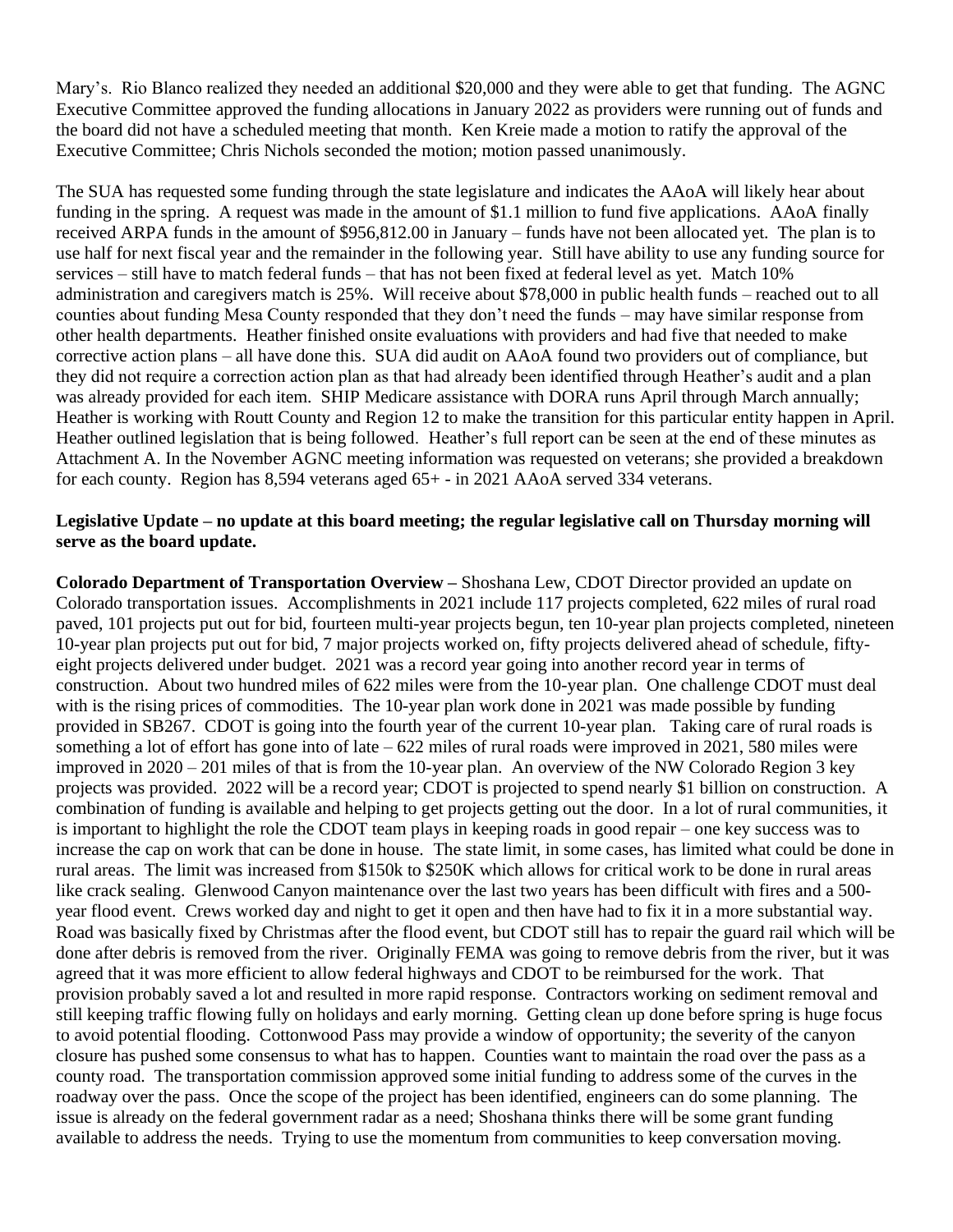CDOT is doing a lot of improvements along I-70 at Vail Pass, repaving between Silverthorne and Frisco, fixing bridge structure at tunnel – should be completed this summer. Repaving through Craig on Hwy 40 may begin in the next few months. Federal infrastructure bill will help with 10-year plan and will increase the annual formula funding by an estimated \$950 million. Chris Nichols asked about Hwy 40 and 13 and what is being done to address impact of the canyon closures there? Shoshana noted that two significant projects on Hwy. 13 are on the 10-year plan; chosen in large part to focus on alternate routes. Federal reimbursement for Glenwood Canyon will see CDOT getting 100% reimbursement for Glenwood Canyon. Can't quite tell emergency programs at the federal level that all routes need to be funded. The question was asked if vehicle miles travelled reductions were a requirement for funding under recently developed rules or SB 260. The bill required consideration of GHG impacts and talked about VMT; the transportation commission did rule the making but it did not regulate that although it did set emissions targets. If DRCOG does not meet thresholds it restricts how federal dollars can be used. Does not put VMT in place – if did not fulfill requirements might have seen legislation. There was debate over whether AQCC or the transportation commission would conduct the rulemaking. The work was moved to TC so people who understood how transportation works were the ones that undertook rulemaking. No burden on local governments – more about the balance of projects CDOT and MPO have to deal with the issue – talking about small amounts of money to get modelling done. Similar to what has to be done for non-attainment in the metro areas. Does not mean capacity projects are not possible – this is not a ban on those projects. The rules were written so shoulder widening does not trigger more stringent targets. Getting funding from grant programs is a team sport, the goal is to get as much into the state as possible. CDOT is in the process of writing grants now – working with Mesa, and Garfield to do mobility hubs. Cottonwood pass is planned to apply for resiliency funds. If AGNC members have projects under consideration – bring any ideas to CDOT. Glenwood has a bridge they are trying to replace and will probably apply for funds for that. Some funding is available that local governments are eligible for that state cannot get. CDOT is building a grant writing staff to help coordinate grant writing. 29 Road interchange in Mesa County - conversations are underway about how to package the project for grants – doing some review and bringing it along in terms of readiness. Airport infrastructure – talking to private partners about some freight opportunities. GJ airport is working to get a cargo ramp to address supply chain issues – question was asked if infrastructure bill would have grant funds available and noted that a request has been submitted to the state for consideration of funding from state ARPA funds. Shoshana noted that the project is a great project, and that the Governor is supportive of it. She also noted that the FAA administration will be in town and asked if GJ is working on the cargo ramp with them?

Kathy Hall – transportation commission Chair noted that the state is getting a lot done under Shoshana's leadership. She indicated that 29 Road seems to be coming together right now and that there is reason to feel positive and upbeat about that. The community does need to improve cargo opportunities through the airport given the issues with the canyon. Air cargo would help the region so much and 29 road would be key to transportation as well. Chair Hall noted that Shoshana has spent a lot of time helping rural areas in the face of tremendous pressure from metro area. She said it is really refreshing to have Shoshana there who understands the importance of rural areas. The CDOT rulemaking was challenging but she thinks it will be workable. The bill was written in such a way that AQCC was going to write rules for transportation, but it was Shoshana's leadership that it was taken up by the transportation commission.

**AGNC Treasurer Election – Chairman Samson informed the board that Keely Ellis has taken a position with OEDIT and while we are happy for her, we are sorry to have her leave us. She was AGNC treasurer so there is a vacancy on the Executive Committee that we need to fill in order to replace Keely. The Chairman opened the floor for nominations to fill the treasurer position. Chris Nichols nominated Cody Davis from Mesa County; Cody accepted the nomination; Ken Kreie seconded the nomination. Chris Nichols made a motion that the nominations cease, and Cody Davis be elected by acclimation; Ken Kreie seconded the motion, motion passed unanimously.** 

Federal Delegate Updates – Hilary Henry and Matt Kireker from Senator Bennet's office provided an update. The infrastructure bill provisions were covered by Hilary; it is expected that Colorado will receive at least \$6 billion over the next 5 years. Working on hard-to-get funds on the ground – if members have priority projects for the community – reach out to the Senator's office with those projects. If communities need grant writing assistance, they may be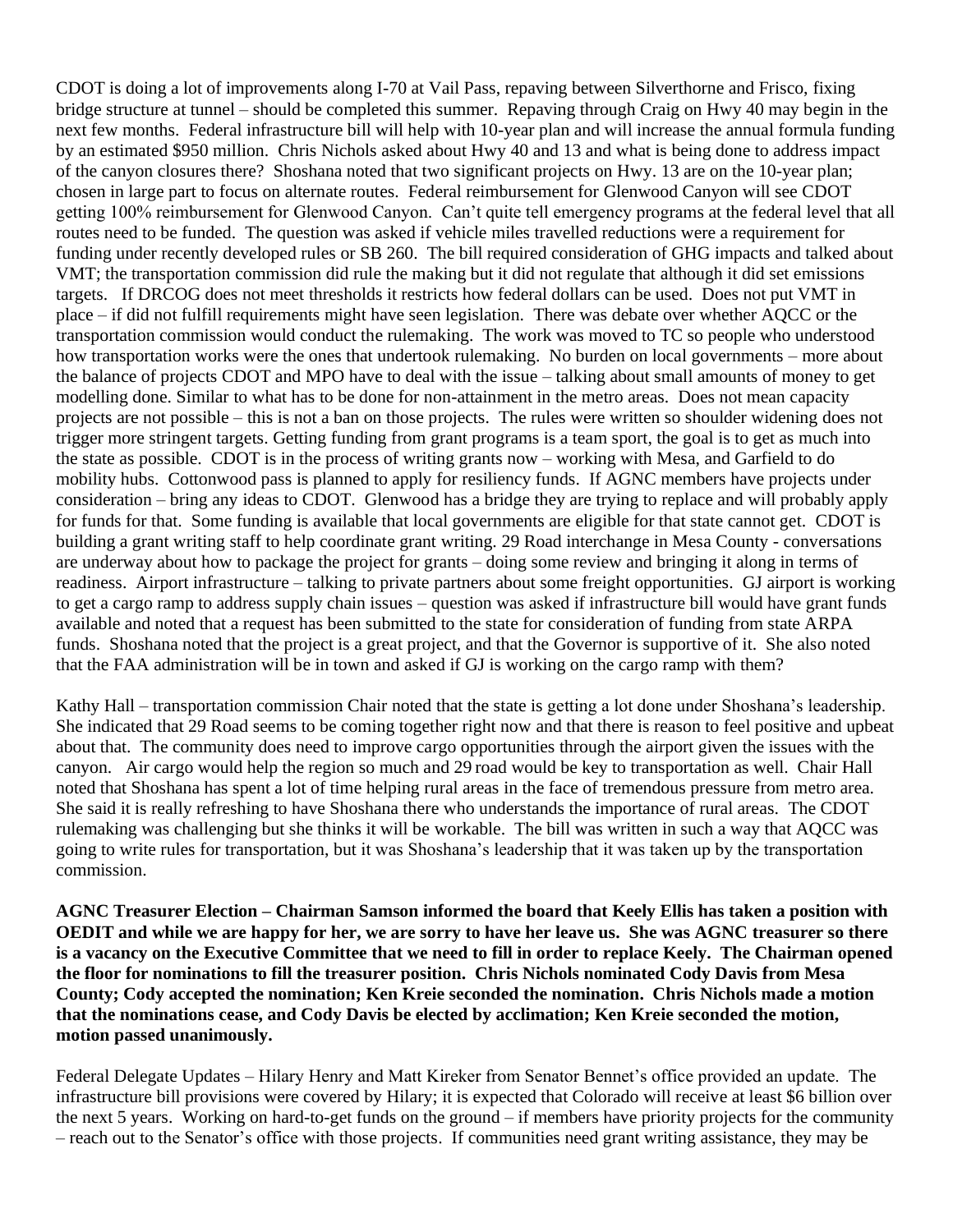able to help with that also. The grants allow for administration of grants to be included in the grant request. Major provisions include broadband, and it is expected the state will receive a minimum of \$100 million for broadband infrastructure. Will be determined by maps being developed by FCC – the Senator thinks the state will ultimately get \$400 to \$600 million. The program was designed to put the state in the driver's seat so that programs meet the needs of people on the ground and requires future proofing service with a requirement of 100 Mbps down and 20 Mbps up. The Colorado broadband office is designing programs for funding; they have \$250 million from ARPA – in May they will get administrative 5% for the bi-partisan infrastructure program. Now is the time to be in touch with the broadband office if members have ideas about how the infrastructure should be built out. There is also funding for affordability and funding for digital equity. Expecting \$688 million in water infrastructure – will provide funding for communities and towns – funding for Colorado River resiliency fund in the upper Colorado. Also funds for forest fire mitigation programs. Matt, funding in infrastructure is for post-fire mitigation – opens up existing funding that would help with prescribed burns thinning, etc. Still looking for a path forward for preventive measures may see in build back better as it is being re-worked. Matthew Kireker noted that postal service concerns have been raised across the Western Slope regarding slow delivery; aging facilities, etc. Residents and businesses in the region are relying on the postal service more and more with online delivery, prescription delivery, etc. Senator Peters is leading a bill called the Postal Service Reform Act that will open up \$45 to \$57 billion over a decade to the postal service. Across the Western Slope many small facilities need infrastructure improvements, and the bill would help address that as well. The bill removes a pre-funding mandate for retiring employees which will open up additional funding.

Janeth Stancle from Senator Hickenlooper's office provided an update and noted that this week the Senator joined other senators with poor broadband access in pushing the FCC to build out maps with accurate data. They will be introducing the Network transparency act impacting broadband infrastructure. Both Colorado Senators joined a collaborative to release the maximum H2B visas for agricultural entities in the region. Economic Disaster injury loans to help businesses overcome impact of pandemic requires SBA to provide timely information for businesses to address fraud. Gray wolf reinstatement as Endangered species could cause complications to state management – both Senators asked federal agencies to work with state and local jurisdictions for wolf management. Sage grouse, Senator Hickenlooper knows that BLM released a notice for plan amendments, and he is closely monitoring the process; he will stay in touch with NW counties on the process. Bill Carlson noted that in the past Russia backed down when the U.S. show of force exceeded theirs; Germany has 3,000 US troops – Russia has 150k troops to invade all of the eastern European block. He noted that the U.S. is importing tremendous amounts of oil from Russia and asked why are we supporting Russia? Where do Bennet and Hickenlooper's office stand on this. Hilary noted that Senator Hickenlooper said to monitor impacts to constituents and report comments to him. Bill shared a constituent experience from El Jebel where an elderly woman who works to bring food to people has to keep her house at 50 degrees during this winter as that is all she can afford for heat. Janeth was asked to share concerns with Senator Hickenlooper that it makes little sense to continue importing oil from Russia thereby supporting his war on Ukraine when those needs can be satisfied safely and responsibly from domestic sources. Hilary from Bennet's office will share impacts to constituents with Senator Bennet as well.

## **Administrative Update - Bonnie Petersen**

All updates provided during EDD meeting.

Provided news that Karl left position as ED Coordinator; the job posting for a replacement has been distributed and the position will be filled as quickly as possible.

**New Business –** *Next meeting March 16, 2022, Ralph Stocker Stadium Hospitality Suite, 1340 Gunnison Avenue, Grand Junction, CO 81501*

#### **Adjournment – meeting was adjourned at 12:48 pm.**

#### **Attendance:**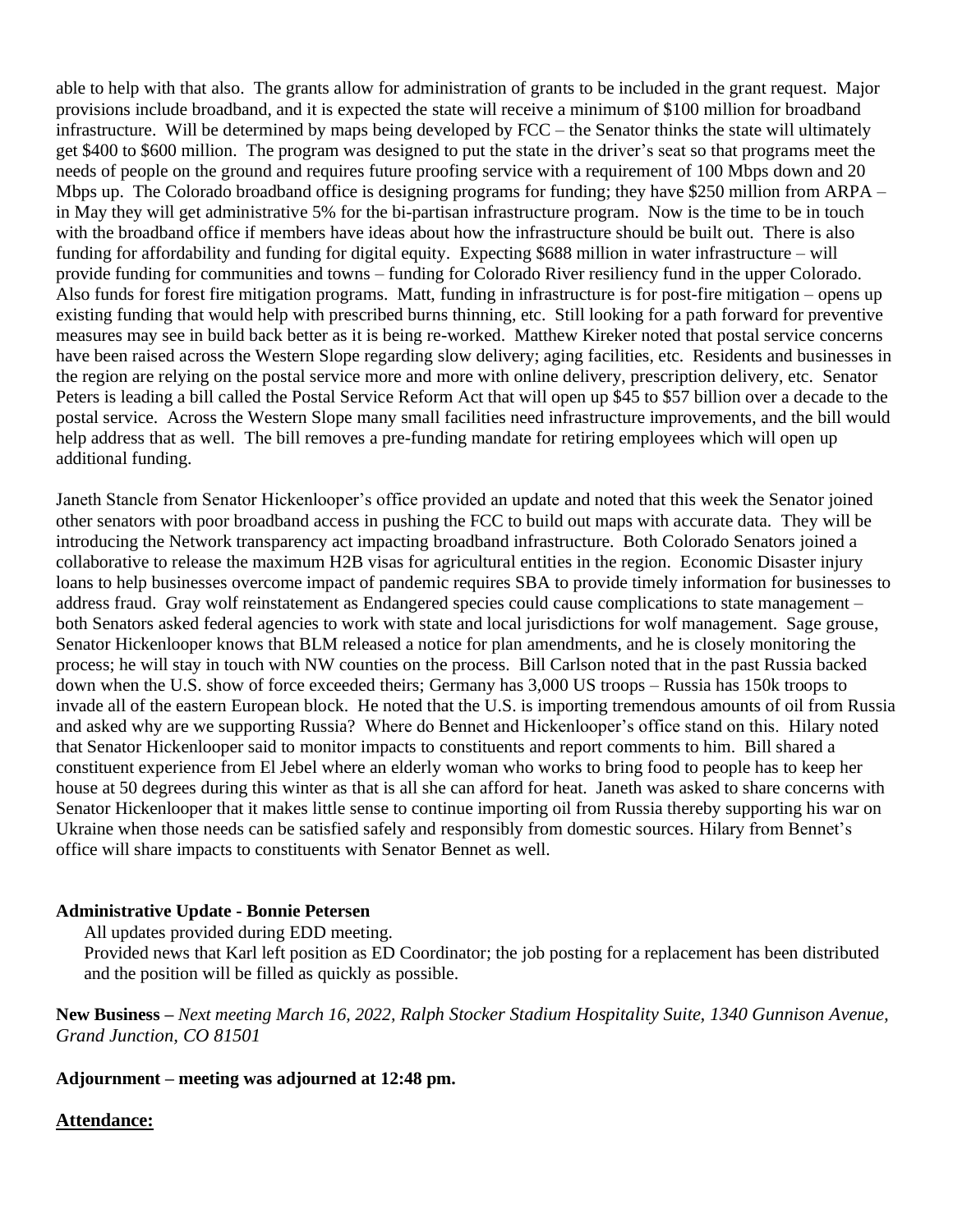| Mike Samson, Garfield County                                                           | Carly Thomson, Rio Blanco County                                        |
|----------------------------------------------------------------------------------------|-------------------------------------------------------------------------|
| Cody Davis, Mesa County Commissioner                                                   | Chris Nichols, City of Craig                                            |
| Ken Kreie, Town of Fruita                                                              | Jeff Comstock, Moffat County                                            |
| John Bristol, Routt County ED Partnership<br>(RCEDP)<br>Bill Carlson, Town of Palisade | Christina Oxley, Colorado Workforce<br>Commission<br>Toni Barrett, AGNC |
| Heather Jones, AAoA                                                                    | Tiffany Pehl, AGNC                                                      |
| Margie Joy, CHFA                                                                       | Bonnie Petersen, AGNC                                                   |
| Erin McCuskey, NWCOSBDC Regional Director                                              | Ray Beck, Moffat County                                                 |
| Carolyn Tucker, CWF                                                                    | Shannon Scott, Craig Economic Development                               |
| Keely Ellis, OEDIT                                                                     | Drew Kramer, Tri-State G&T                                              |
| Matthew Kireker, Senator Bennet's Office                                               | Janeth Stancle, Senator Hickenlooper's Ofc.                             |
| Tyler Kelly, Rifle Regional EDC                                                        | Hilary Henry, Senator Bennet's Ofc.                                     |
| Betsy Bair, Community Hospital                                                         | Jeannie Caldwell, Town of Rangely                                       |
| Celina Kirnberger                                                                      | Tommy Klein                                                             |
| Johnny McFarland, City of Grand Junction                                               | Kathy Hall, CDOT Commissioner                                           |
| Zoe Wilhelmsen, CDOT                                                                   | Shoshana Lew, CDOT Director                                             |
| Ade A, CDOT                                                                            | Tim Hoover, CDOT                                                        |
| Grady Hazelton, Town of New Castle                                                     |                                                                         |
|                                                                                        |                                                                         |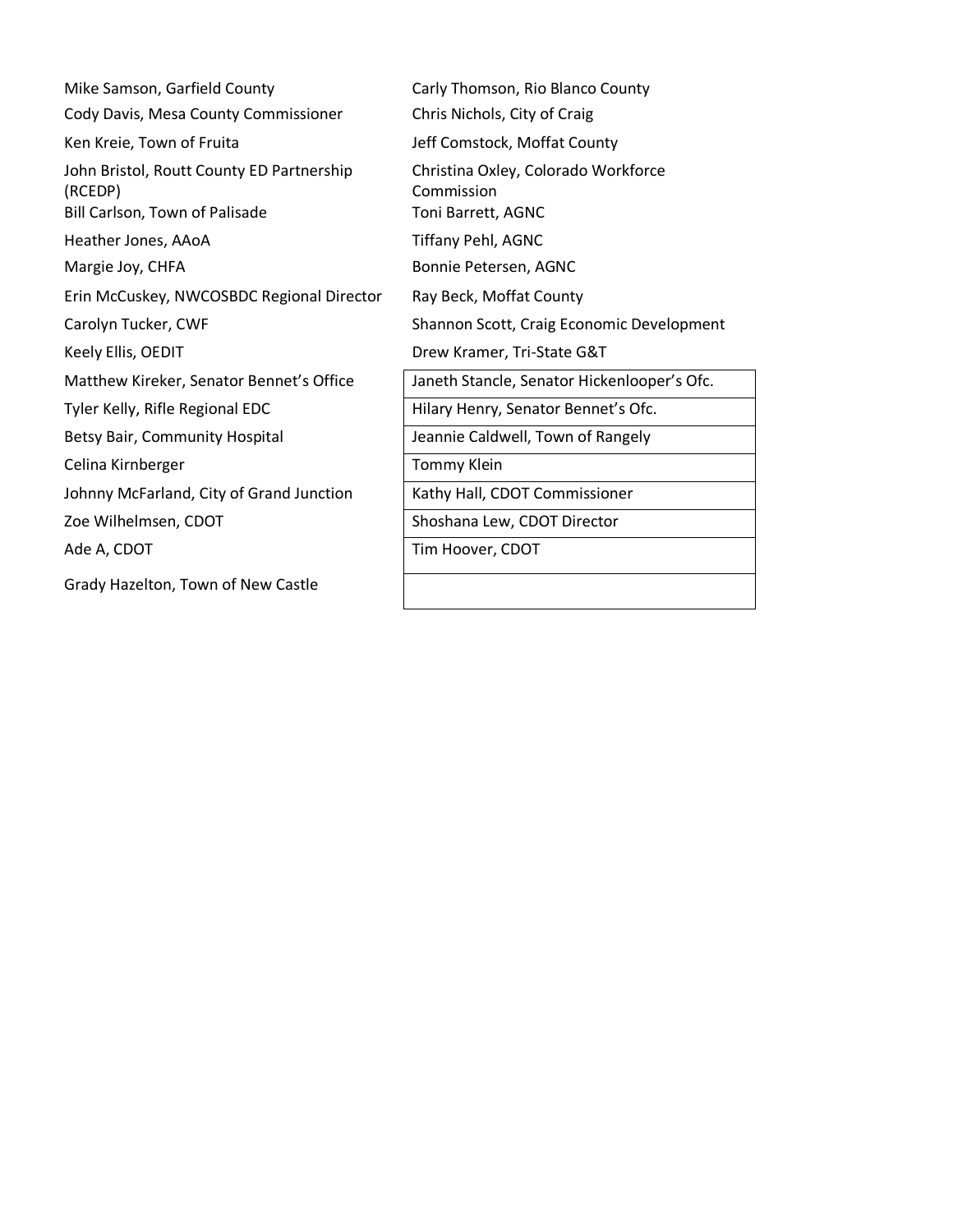## ATTACHMENT A



## **Updates from AAA 02/23/2022:**

- SB290- The AAA submitted five applications (Nutrition, Transportation, Infrastructure, Community Services & Evidence-Based Disease Prevention) for funding on 12/16/2021. The total requesting amount for the five applications was \$1.1 million. The State Unit on Aging (SUA) has indicated that AAAs will hear the outcome of the funding by late winter/early spring.
- The AAA did receive our federal carryover in the amount of \$462,085.57. The funds were allocated out to current providers to bring them up to their requesting amounts, which the AGNC board approved in January 2022. If you will recall the AAA had to cut \$500,000 from providers at the start of the fiscal year as we did not receive our ARPA funds as anticipated.
- The AAA did receive our ARPA funds January 2022 in the amount of \$956,812. The amount is a little lower than we were told from April 2021 as the SUA took out Routt County's share. These funds have not been allocated yet. The AAA anticipates using some of the funding for SFY23. The AAA has until September 2024 to spend the funds.
- The AAA was also informed that we will be receiving Public Health ARPA funds. The funds are to be used to increase the number of public health professionals within the aging and disability networks to support the public health of older adults and people with disabilities. The AAA has reached out to public health departments in Garfield, Mesa, Moffat, and Rio Blanco counties to see if there is a need for the funding.
- The AAA finished on-site evaluations in early December. Five providers had to complete corrective action plans: Routt County Council on Aging, Rio Blanco County, NW Options LTC ADRC, Moffat County Housing Authority, and Senior Daybreak of Hilltop.
- The SUA completed their desk evaluation of the AAA the week of January 17, 2022. The SUA found two providers to be out of compliance with Food Safety Training for paid staff. No corrective action plan was required as the AAA noted the compliance issues during on-site evaluations with providers, and providers already submitted corrective action plans to AAA.